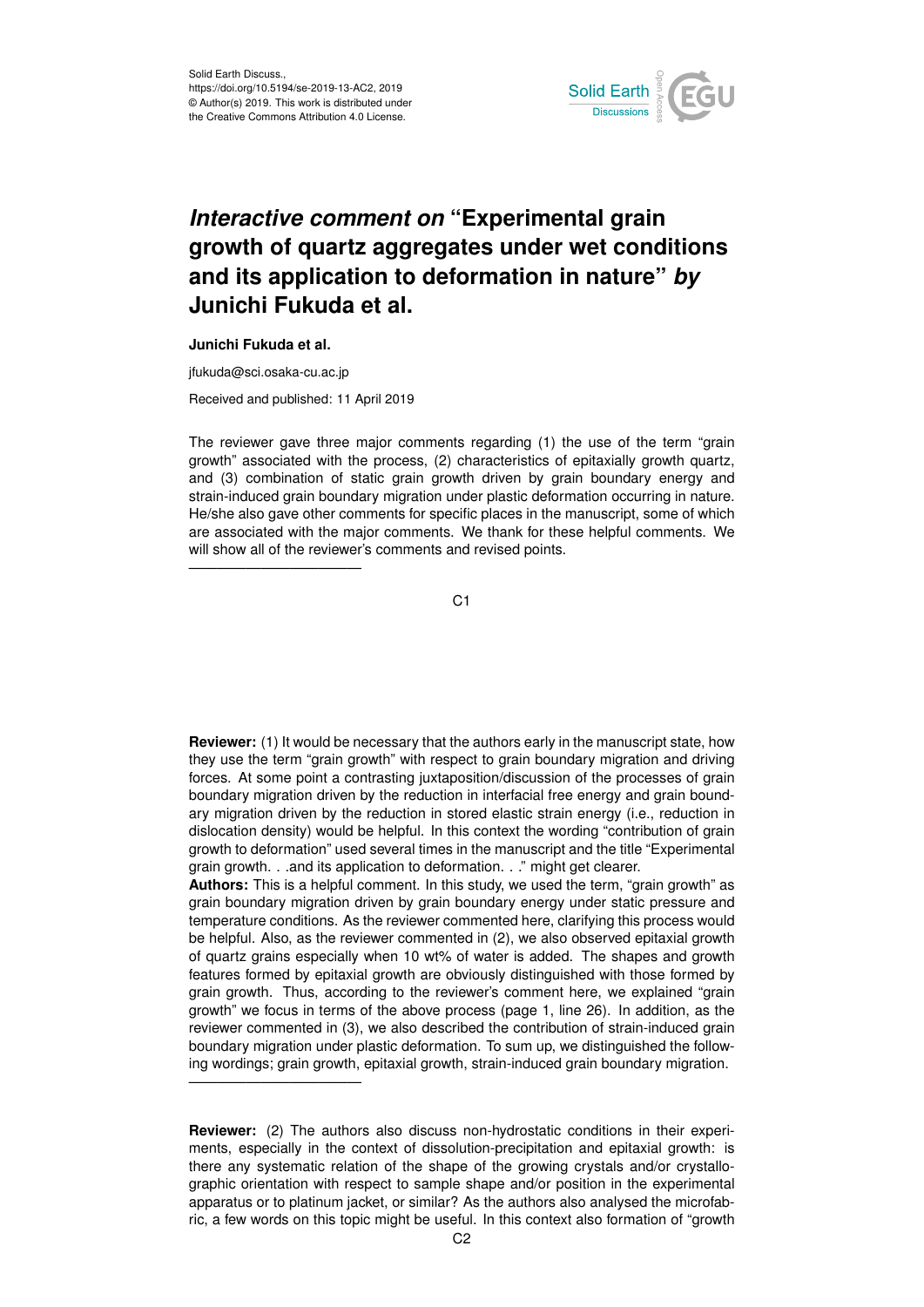rims" in the sense of epitaxial crystallization by precipitation from the pore fluid should be compared and contrasted to grain growth.

**Authors:** We described the detailed textures of epitaxially grown grains in the revised manuscript (page 7, line 3): We observed an alignment of epitaxially grown quartz grains from the platinum jacket as a substrate, meaning that the quartz grains are elongated perpendicular to the jacket caused by a separation of the jacket wall from the inner sample part (namely, the powder and novaculite). As for the crystallographic orientations, we did not measure them, but according to previous studies for vein quartz grains (e.g., Cox and Etheridge, 1983 for natural samples; Okamoto et al., 2011 for experimental samples), they showed that the elongated axes are c-axes.

**Reviewer:** (3) When discussing the relevance for natural conditions and application of paleopiezometers some information on how to evaluate the contribution of grain growth in nature, for example as opposed to strain-induced grain boundary migration during recrystallization, would be valuable. I feel, this should be discussed by citing previous studies published on this topic.

**Authors:** We agree. In the revised manuscript, we cited references for strain-induced grain boundary migration (White, 1977; Poirier and Guillopé, 1979; Jessell, 1987). Then, we discussed textures formed by static grain growth and by dynamic recrystallization, i.e., strain-induced grain boundary migration. The former gives straight grain boundaries and the latter does irregular grain boundaries. We also added theoretical assumptions by previous studies for dynamic recrystallization (Austin and Evans, 2007; Shimizu, 2008), where grain boundary migration is balanced with static grain growth. When static grain growth overcomes strain-induced grain boundary migration, the texture by the former would be enhanced. We carefully discussed this possibility in the Discussion section (page 11, line 9).

C3

**Reviewer:** A few specific comments/suggestions are listed as follows: Abstract Page 1, line 10: Delete the first word of the abstract "The" **Authors:** Done.

**Reviewer:** Page 1, line 11: please specify "large porosity" or rephrase **Authors:** We changed "large" to "substantial". In our samples, porosities can not be evaluated quantitatively because of fracturing during unloading and plucking of grains during thin sectioning.

**Reviewer:** Page 1, line 12: please specify "dense" or rephrase **Authors:** We deleted "dense".

**Reviewer:** page 1, line 19: What is the contribution of grain growth to plastic deformation? See point (1)

**Authors:** According to the reviewer's major comment (1), in the early Introduction section, we clarified the process of grain growth in terms of grain boundary migration and the driving force producing larger grains with straight grain boundaries (i). Then, in the Discussion section, as we replied to the major comment (3), we described straininduced grain boundary migration due to plastic deformation producing irregular grain boundaries (ii). Then, we gave a discussion with the competition between the processes (i) and (ii) following our reply here.

**Reviewer:** Introduction

————————————

————————————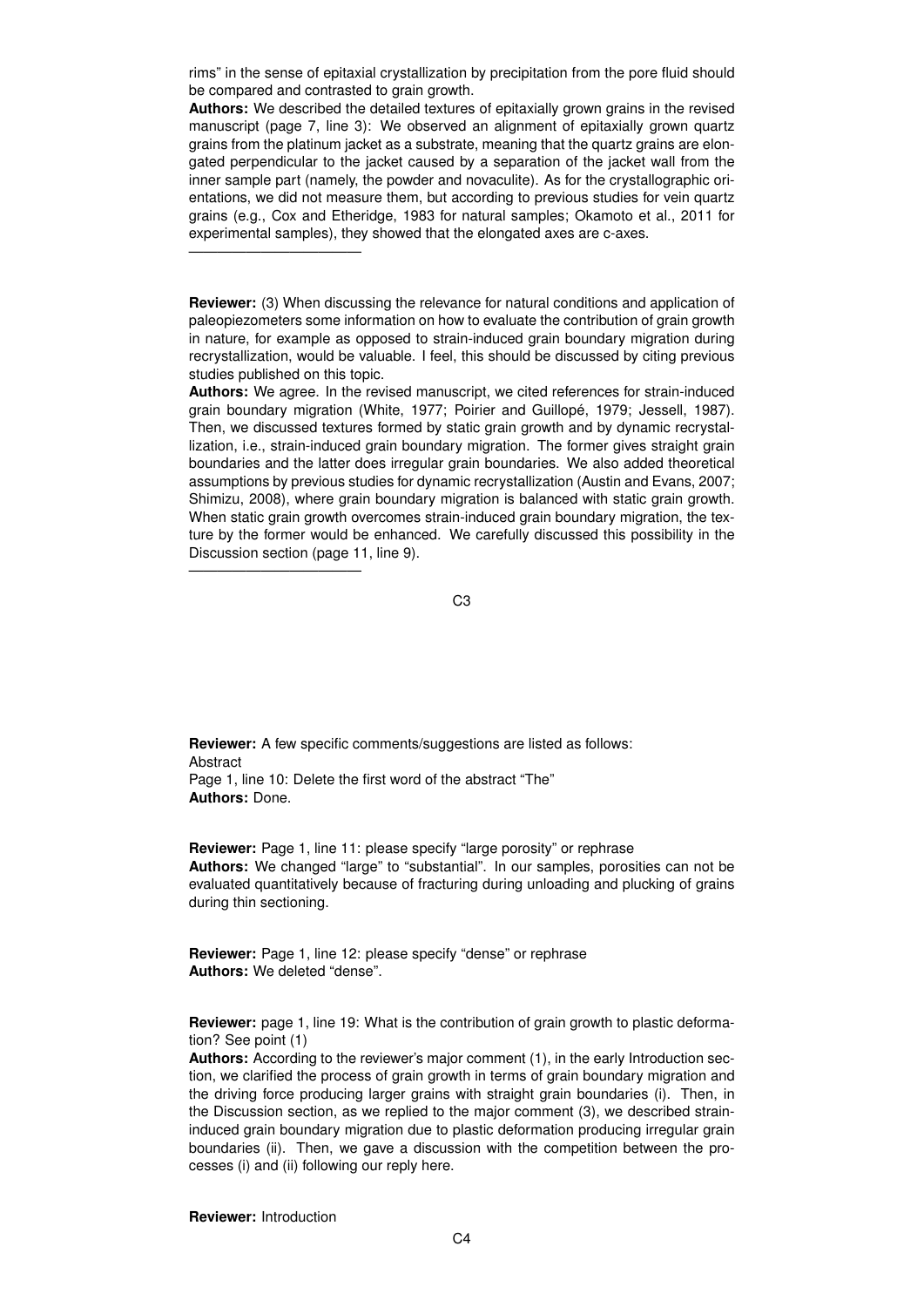Here, I feel that some aspects on grain boundary migration driven by the reduction in strain- and surface energies, i.e. a contrasting juxtaposition of strain-induced grain boundary migration (or recrystallization) and grain growth, would be helpful, see point  $(1)$ .

**Authors:** According to the comment, we explained the process of grain growth we focus, which is driven by grain boundary energy and movements of smaller grains with higher grain boundary mobility. As for strain-induced grain boundary migration (dynamic recrystallization), we discussed it in the Discussion section.

**Reviewer:** Page 2 line 16: Again: What is the contribution of grain growth to deformation? See point (1)

**Authors:** As we mentioned in the original manuscript, grain growth changes grain size, which can control deformation behavior (grain-size-insensitive creep and/or grain-sizesensitive creep). To recall this, we mentioned it again here in the revised manuscript.

## **Reviewer:** Samples

Page 3, line 21: A few more information of the sample of novaculite would be helpful. Why is the term "quartzite" used, is it a metamorphically overprinted novaculite? **Authors:** The novaculite sample is not metamorphically overprinted. We realized that calling the sample novaculite is suitable not to give confusion. We changed "quartzite" to "novaculite" throughout the manuscript.

## **Reviewer:** Discussion

Page 8, lines 20/21: Please reorganize, the influence of porosity is discussed later in detail.

**Authors:** The reviewer is right. We deleted this paragraph and moved some of the sentences from here to the later paragraph that discusses pores and grain growth

 $C<sub>5</sub>$ 

(page 9, line 32).

**Reviewer:** Page 8 line 26-31: Please discuss, why/where dissolution and why/where precipitation should take place. Why is at specific sites epitaxial growth occurring? See points (1, 2)

**Authors:** Dissolution can occur anywhere since water can dissolve quartz in our experimental conditions (experimental study by Hunt and Manning, 2012). We confirmed epitaxial growth on the quartz grains next to the Pt jacket because the Pt jacket is removed from the quartz grains (probably due to excess pore pressure effects). We discussed this in page 9, line 20 in the revised manuscript.

**Reviewer:** Page 9, line 2: Please discuss why the dihedral angle effects grain growth. If the dihedral angle changes at the different conditions, what is the effect on the process of grain growth? For example any discussion on the interfacial free energy would be good here (see point 1).

**Authors:** We realized that we did not discuss the effect of wet grain boundaries on grain growth, which is summarized as follows. Wet grain boundaries assist diffusion of Si (Farver and Yund, 2000), resulting in faster grain growth than in dry grain boundaries. We added this sentence with the reference in the revised manuscript (page 9, line 27). Furthermore, wet grain boundaries may be formed or not under fluctuation in the experimental condition that we discuss here (900  $\degree$ C and 1.5 GPa). This may explain the large data scatting. We also added sentences about this in the same place.

**Reviewer:** Page 9, line 8: That grain growth of quartz takes place by grain boundary migration assisted by H2O is not new, please state references. Here, the term grain boundary migration occurs for the first time in the manuscript – too late for a paper on grain growth. . . (see point 1)